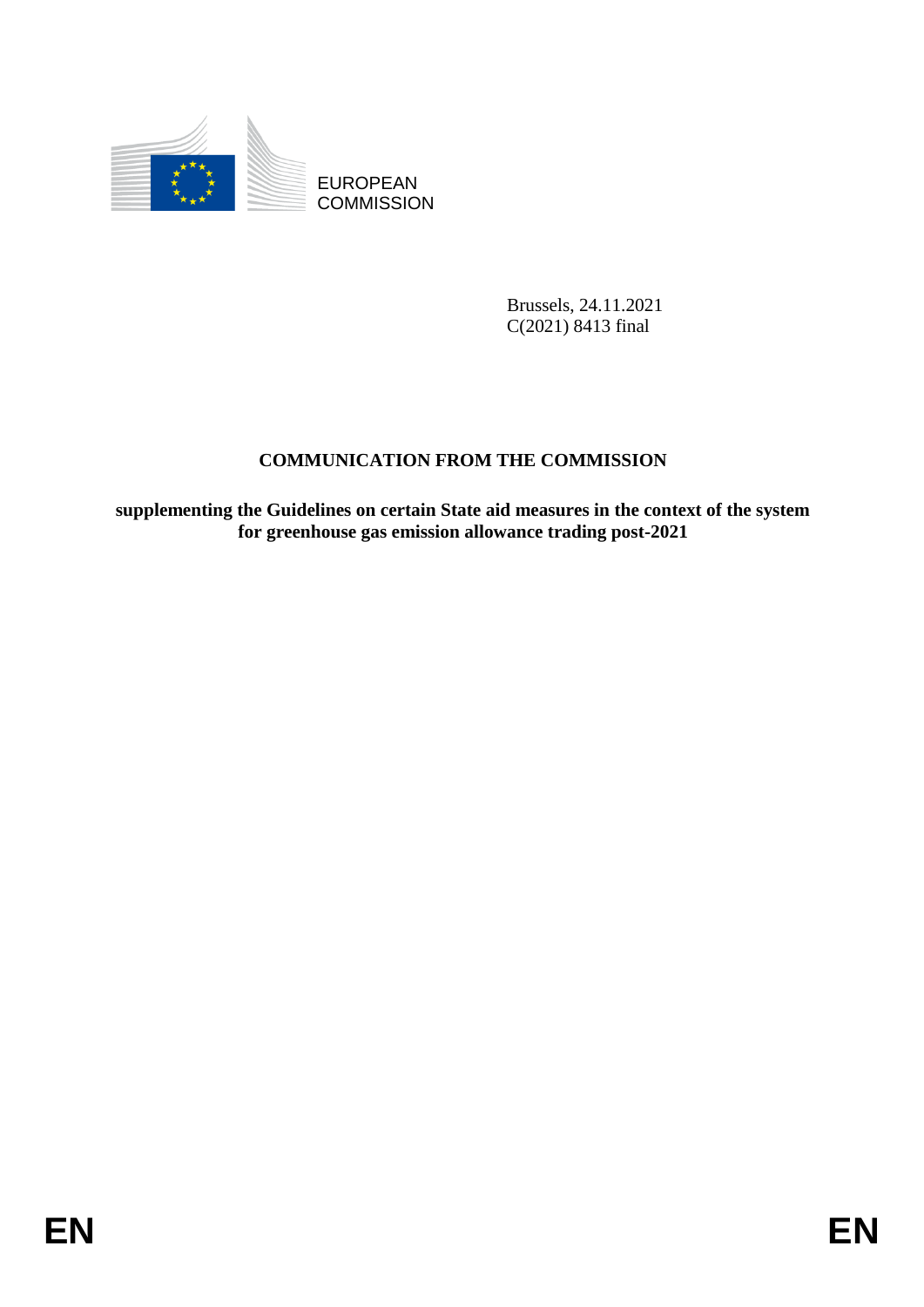#### COMMUNICATION FROM THE COMMISSION

supplementing the Guidelines on certain State aid measures in the context of the system for greenhouse gas emission allowance trading post-2021

Communication from the Commission of 21 September 2020 – Guidelines on certain State aid measures in the context of the system for greenhouse gas emission allowance trading post- $2021<sup>1</sup>$  is supplemented as follows:

(1) in point 15, number 15, the figure '80' is inserted in the place of the indication '[…]', and two paragraphs are added, so as for the current wording of that definition to read as follows:

'(15) 'fall back electricity consumption efficiency benchmark' means 80 per cent of actual electricity consumption, determined by Commission decision together with the electricity consumption efficiency benchmarks. It corresponds to the average reduction effort imposed by the application of the electricity consumption efficiency benchmarks (benchmark electricity consumption/average electricity consumption). It is applied for all products which fall within the eligible sectors, but for which an electricity consumption efficiency benchmark is not defined.

The fall back electricity consumption efficiency benchmark shall be reduced (as from year  $t = 2022$ ) by 1.09% on an annual basis, according to the formula established in Annex II under 'Updated efficiency benchmarks for certain products referred to in Annex I'.

(2) in point 28, point (b), the description of the factor Ct used in the formula is supplemented, so as for the current wording of that point to read as follows:

'(b) Where electricity consumption efficiency benchmarks listed in Annex II are not applicable to the products manufactured by the beneficiary, the maximum aid payable per installation for costs incurred in year t equals:

Amaxt =  $Ai \times Ct \times Pt-1 \times EF \times AECt$ 

In this formula, Ai is the aid intensity, expressed as a fraction (e.g. 0,75); Ct is the applicable CO2 emission factor or market-based CO2 emission factor (tCO2/MWh) (at year t); Pt-1 is the EUA forward price at year t-1 (EUR/tCO2); EF is the fall-back electricity consumption efficiency benchmark as defined in point 15 number 15.; and AEC is the actual electricity consumption (MWh) in year t.'

(3) in the table in Annex I, the description of the sector covered by the NACE code 20.16.40.15 is completed/supplemented, so as for the current wording of that description to read as follows:

'Polyethylene glycols and other polyether alcohols, in primary forms';

(4) the following Annex II is inserted:

**.** 

<sup>1</sup> OJ C 317, 25.9.2020, p. 5.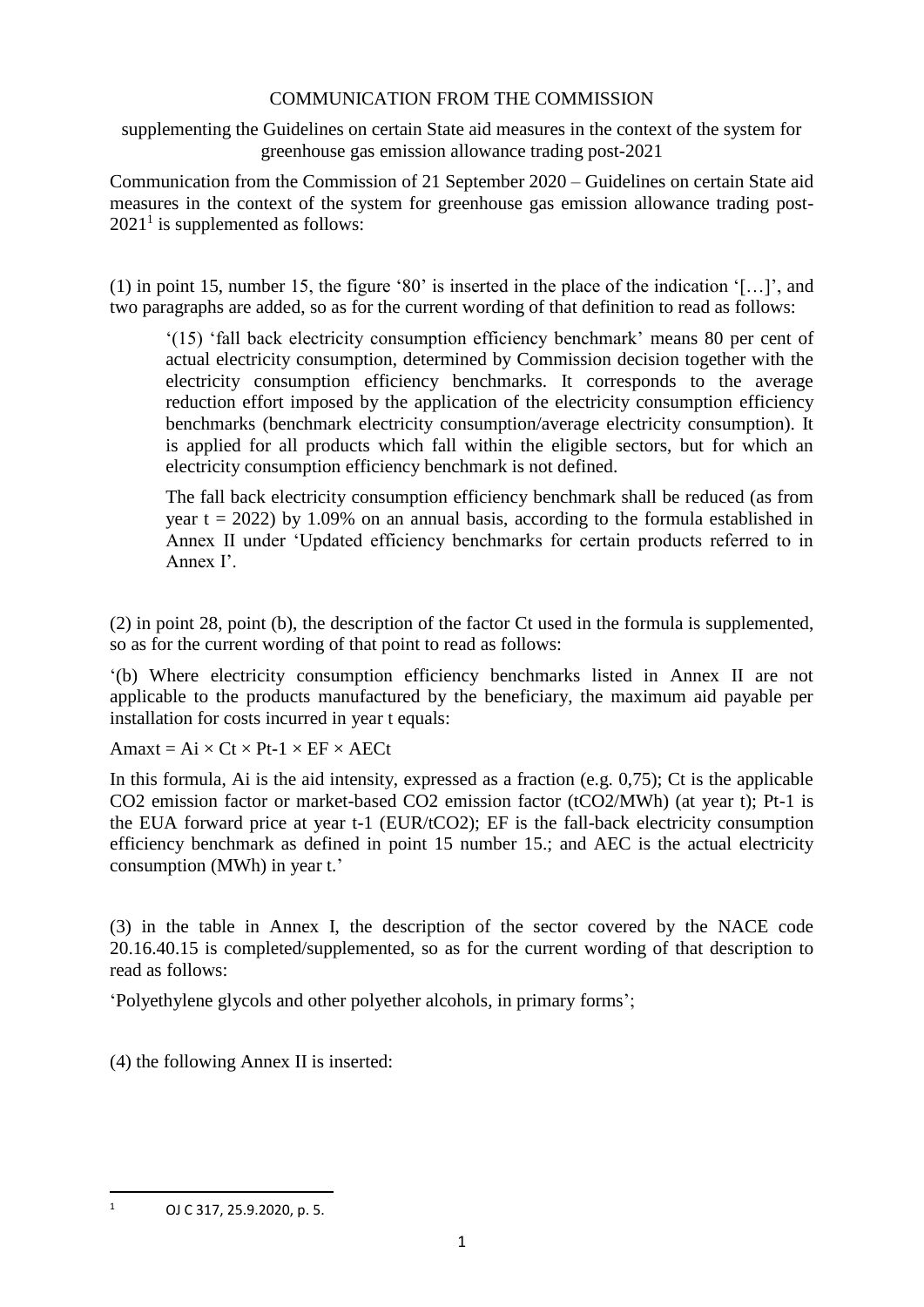#### **'Annex II - Electricity consumption efficiency benchmarks and annual reduction rates for products referred to in Annex I**

- *Electricity consumption efficiency benchmarks for products referred to in Annex I with exchangeability of fuel and electricity:* Products for which exchangeability of fuel and electricity was established in Section 2 of Annex I to Delegated Regulation (EU) 2019/331.

Delegated Regulation (EU) 2019/331 in Annex I established that in respect of certain products there is substitutability between fuel and electricity. For those products, it is not appropriate to set a benchmark on the basis of MWh/t of product. Instead, starting points are the specific greenhouse gases emission curves derived for the direct emissions. For those products, the product benchmarks were determined on the basis of the sum of direct emissions (from energy and process emissions), as well as indirect emissions arising from the use of the inter-exchangeable part of the electricity.

In those cases, factor 'E' in the formula for the calculation of the maximum aid as referred to in point 28(a) of these Guidelines is to be replaced by the following term that converts a product benchmark laid down in Delegated Regulation (EU) 2019/331 into an electricity consumption efficiency benchmark on the basis of an average European CO2 emission factor of 0,376 tCO2/MWh:

Existing product benchmark from Annex section 2 from Regulation 2021/447 (in tCO2/t)  $\times$  share of relevant indirect emissions over the baseline period (%)/0,376 (tCO2/MWh).

The value of the efficiency benchmarks for products with exchangeability of fuel and electricity to be applied in the period  $2021 - 2025$  can be found in the Regulation (EU) 2021/447 of 12 March 2021 determining revised benchmark values for free allocation of emission allowances for the period 2021 to 2025 pursuant to Article 10a(2) of Directive 2003/87/EC of the European Parliament and of the Council.

#### - *Efficiency benchmarks for products referred to in Annex I that are not listed in Table 1 of this Annex*

The fall back electricity consumption efficiency benchmark as defined in point 15 number 15 of these Guidelines is applicable for all eligible products referred to in Annex I for which an electricity consumption efficiency benchmark is not defined.

#### - *Updated efficiency benchmarks for certain products referred to in Annex I*

Table 1 lists the benchmark values that should be used as a starting point for the determination of the applicable efficiency benchmark for a specific year, taking into account the corresponding annual reduction rate.

That annual reduction rate describes by how much the benchmarks will be automatically reduced annually. Unless stated otherwise in Table 1, all efficiency benchmarks (including the 'fall back electricity consumption efficiency benchmark') shall be reduced (as from year  $t = 2022$ ) by 1.09% on an annual basis, according to the following formula: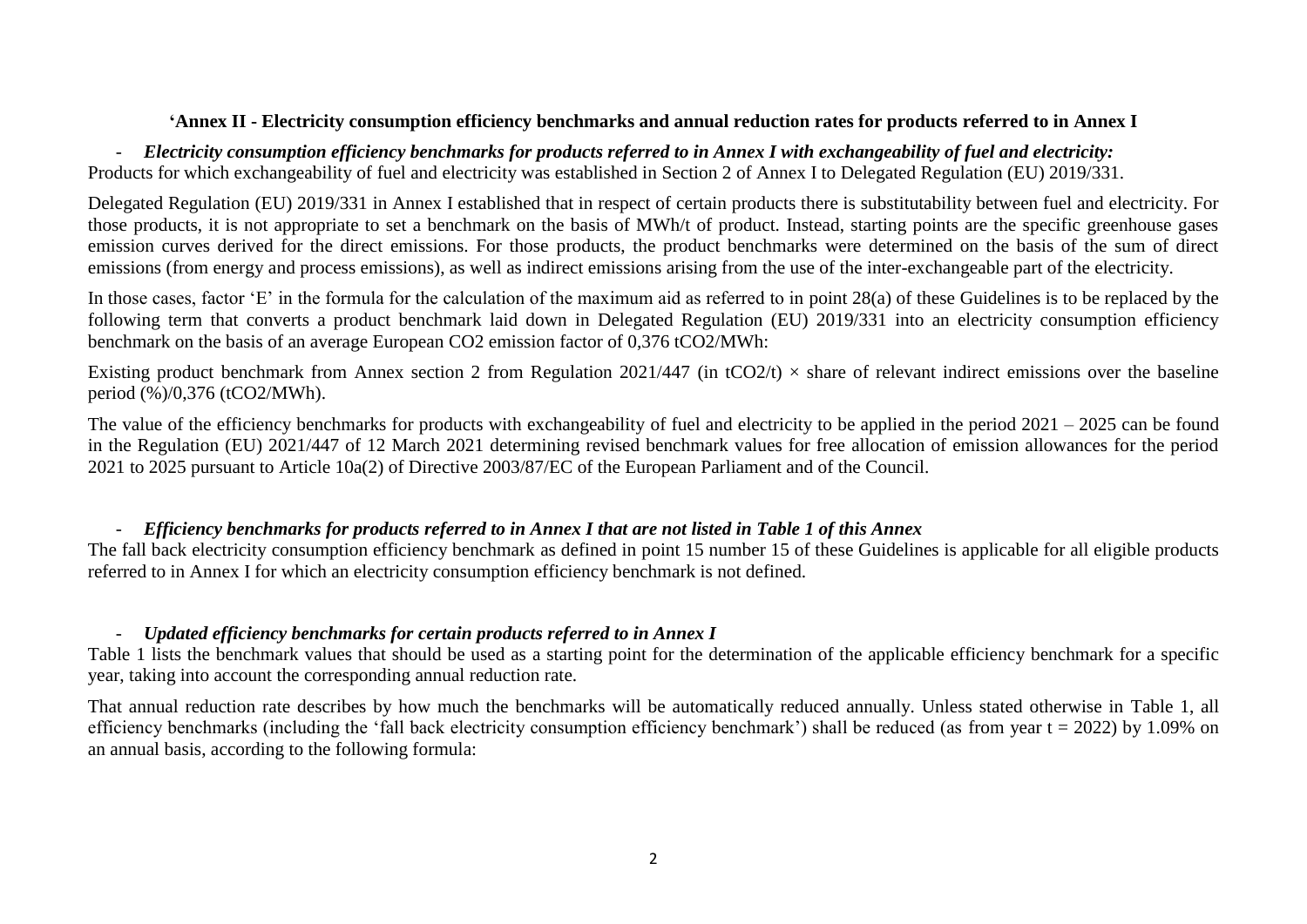efficiency benchmark applicable in (year t) = benchmark value in 2021 \* (1 + annual reduction rate)  $\text{``year t} - 2021}$ )

## **Table 1: Electricity consumption efficiency benchmarks for certain products referred to in Annex I**

| NACE4 | Product<br>benchmark           | Benchmark<br>value in 2021 | Benchmark<br>unit  | Unit<br>of<br>production                     | Annual<br>reduction rate<br>[%] | Product definition                                                             | Processes covered by<br>product benchmark                                                                                                                                        | Relevant<br>Prodcom code | Description                                                                                  |                                          |
|-------|--------------------------------|----------------------------|--------------------|----------------------------------------------|---------------------------------|--------------------------------------------------------------------------------|----------------------------------------------------------------------------------------------------------------------------------------------------------------------------------|--------------------------|----------------------------------------------------------------------------------------------|------------------------------------------|
| 17.11 | Chemical<br>wood pulp          | 0.904                      | MWh/t 90%<br>sdt   | Tonne<br>$\sigma$ f<br>chemical<br>wood pulp | 1.09                            | Chemical wood pulp,<br>dissolving grades                                       | All process directly<br>or indirectly linked to<br>chemical<br>pulp                                                                                                              |                          | 17.11.11.00                                                                                  | Chemical wood pulp,<br>dissolving grades |
| 17.11 | Chemical<br>wood pulp          | 0.329                      | $MWh/t$ 90%<br>sdt | $\sigma$ f<br>Tonne<br>chemical<br>wood pulp | 1.09                            | Chemical wood pulp,<br>soda or<br>sulphate,<br>other than dissolving<br>grades | production, including<br>drying, washing and<br>screening,<br>and<br>bleaching                                                                                                   | 17.11.12.00              | Chemical wood pulp,<br>or sulphate,<br>soda<br>other than dissolving<br>grades               |                                          |
| 17.11 | Chemical<br>wood pulp          | 0.443                      | MWh/t 90%<br>sdt   | Tonne<br>of<br>chemical<br>wood pulp         | 1.09                            | Chemical wood pulp,<br>sulphite, other than<br>dissolving grades               |                                                                                                                                                                                  | 17.11.13.00              | Chemical wood pulp,<br>sulphite, other than<br>dissolving grades                             |                                          |
| 17.11 | Semi-<br>chemical<br>wood pulp | 0.443                      | MWh/t 90%<br>sdt   | Tonne<br>of<br>semi-chemical<br>wood pulp    | 1.09                            | Semi-chemical wood<br>pulp                                                     |                                                                                                                                                                                  | 17.11.14.00              | Mechanical<br>wood<br>semi-chemical<br>pulp;<br>wood pulp; pulps of<br>fibrous<br>cellulosic |                                          |
| 17.11 | Mechanical<br>pulp             | Fall back approach         |                    |                                              | 1.09                            | Mechanical pulp                                                                | All processes directty<br>or indrectly linked to<br>mechanical<br>pulp<br>production, including<br>wood<br>treatment,<br>refining,<br>washing,<br>bleaching,<br>heat<br>recovery |                          | material<br>other than<br>wood                                                               |                                          |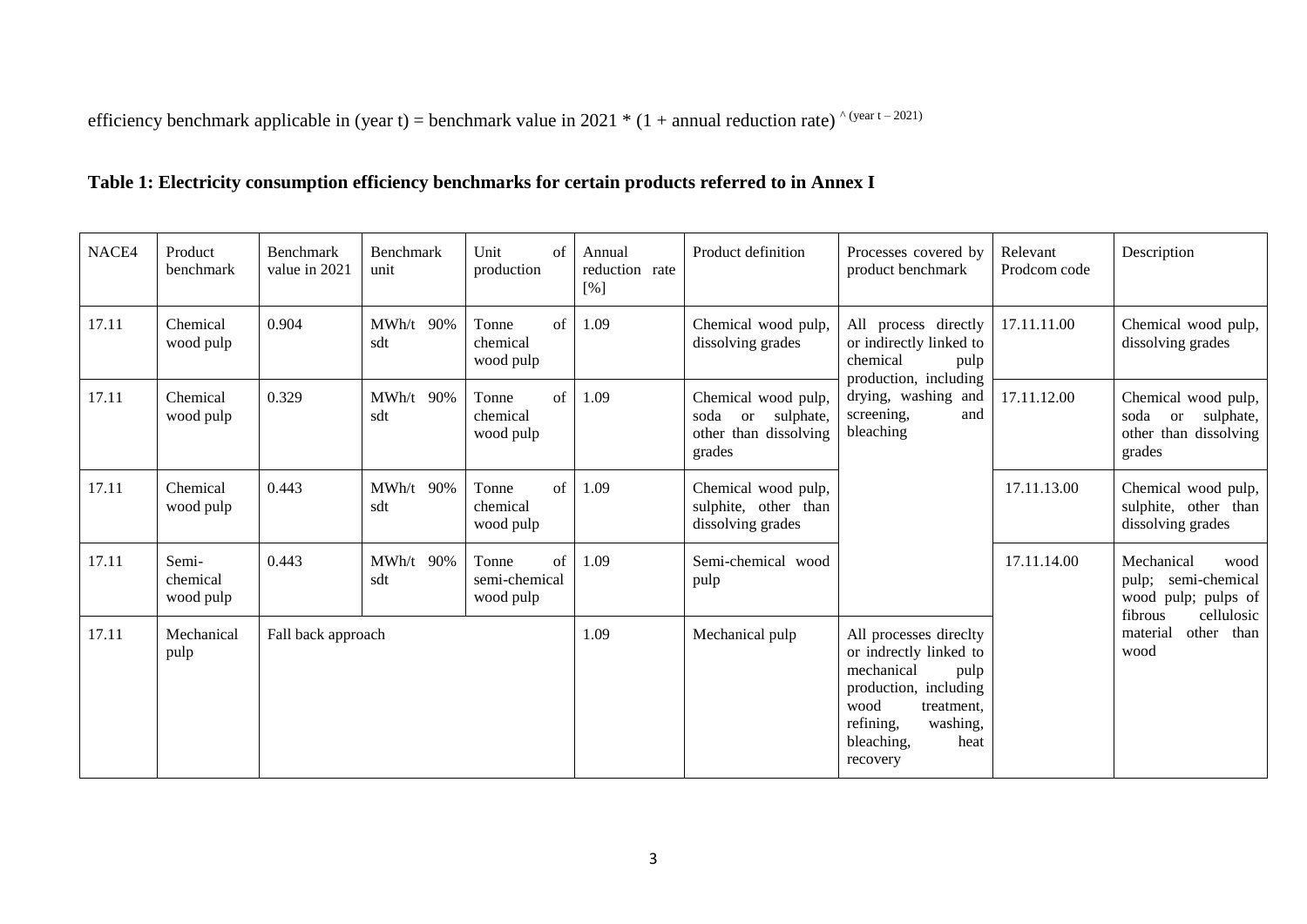| NACE4 | Product<br>benchmark          | Benchmark<br>value in 2021 | Benchmark<br>unit | Unit<br>of<br>production                     | Annual<br>reduction rate<br>[%] | Product definition            | Processes covered by<br>product benchmark                                                                                                              | Relevant<br>Prodcom code                                 | Description                                                                                           |                     |  |  |  |  |  |  |  |  |  |
|-------|-------------------------------|----------------------------|-------------------|----------------------------------------------|---------------------------------|-------------------------------|--------------------------------------------------------------------------------------------------------------------------------------------------------|----------------------------------------------------------|-------------------------------------------------------------------------------------------------------|---------------------|--|--|--|--|--|--|--|--|--|
| 17.11 | Recovered<br>paper            | 0.260                      | MWh/t 90%<br>sdt  | of<br>Tonne<br>recovered<br>paper            | 1.09                            | Recovered paper               | All process directty<br>or indirectly linked to<br>recovered<br>paper<br>production, including<br>thickening<br>and<br>dispersing,<br>and<br>bleaching |                                                          |                                                                                                       |                     |  |  |  |  |  |  |  |  |  |
| 17.11 | Deinked<br>recovered<br>paper | 0.390                      | MWh/t 90%<br>sdt  | of<br>Tonne<br>deinked<br>recovered<br>paper | 1.09                            | Deinked<br>recovered<br>paper |                                                                                                                                                        |                                                          |                                                                                                       |                     |  |  |  |  |  |  |  |  |  |
| 17.12 | Newsprint                     | 0.801                      | MWh/t<br>product  | of<br>Tonne<br>newsprint                     | 1.09                            | Newsprint                     | All processes directly<br>or indirectly linked to                                                                                                      | 17.12.11.00                                              | Newsprint                                                                                             |                     |  |  |  |  |  |  |  |  |  |
| 17.12 | Uncoated<br>fine paper        | 0.645                      | MWh/t<br>product  | of<br>Tonne<br>uncoated fine<br>paper        | 1.09                            | Uncoated fine paper           | production of paper,<br>including<br>refining,<br>pressing and thermal<br>drying                                                                       |                                                          | 17.12.12.00<br>17.12.13.00<br>17.12.14.10<br>17.12.14.35<br>17.12.14.39<br>17.12.14.50<br>17.12.14.70 | Uncoated fine paper |  |  |  |  |  |  |  |  |  |
| 17.12 | Coated<br>fine<br>paper       | 0.538                      | MWh/t<br>product  | of<br>Tonne<br>fine<br>coated<br>paper       | 1.09                            | Coated fine paper             |                                                                                                                                                        |                                                          | 17.12.73.35<br>17.12.73.37<br>17.12.73.60<br>17.12.73.75<br>17.12.73.79<br>17.12.76.00                | Coated fine paper   |  |  |  |  |  |  |  |  |  |
| 17.12 | Tissue                        | 0.925                      | MWh/t<br>product  | of<br>Tonne<br>tissue paper                  | 1.09                            | Tissue                        |                                                                                                                                                        | 17.12.20.30<br>17.12.20.55<br>17.12.20.57<br>17.12.20.90 | Tissue                                                                                                |                     |  |  |  |  |  |  |  |  |  |
| 17.12 | Testliner and<br>fluting      | 0.260                      | MWh/t<br>product  | of<br>Tonne<br>paper                         | 1.09                            | Testliner and fluting         |                                                                                                                                                        | 17.12.33.00<br>17.12.34.00<br>17.12.35.20<br>17.12.35.40 | Testliner and fluting                                                                                 |                     |  |  |  |  |  |  |  |  |  |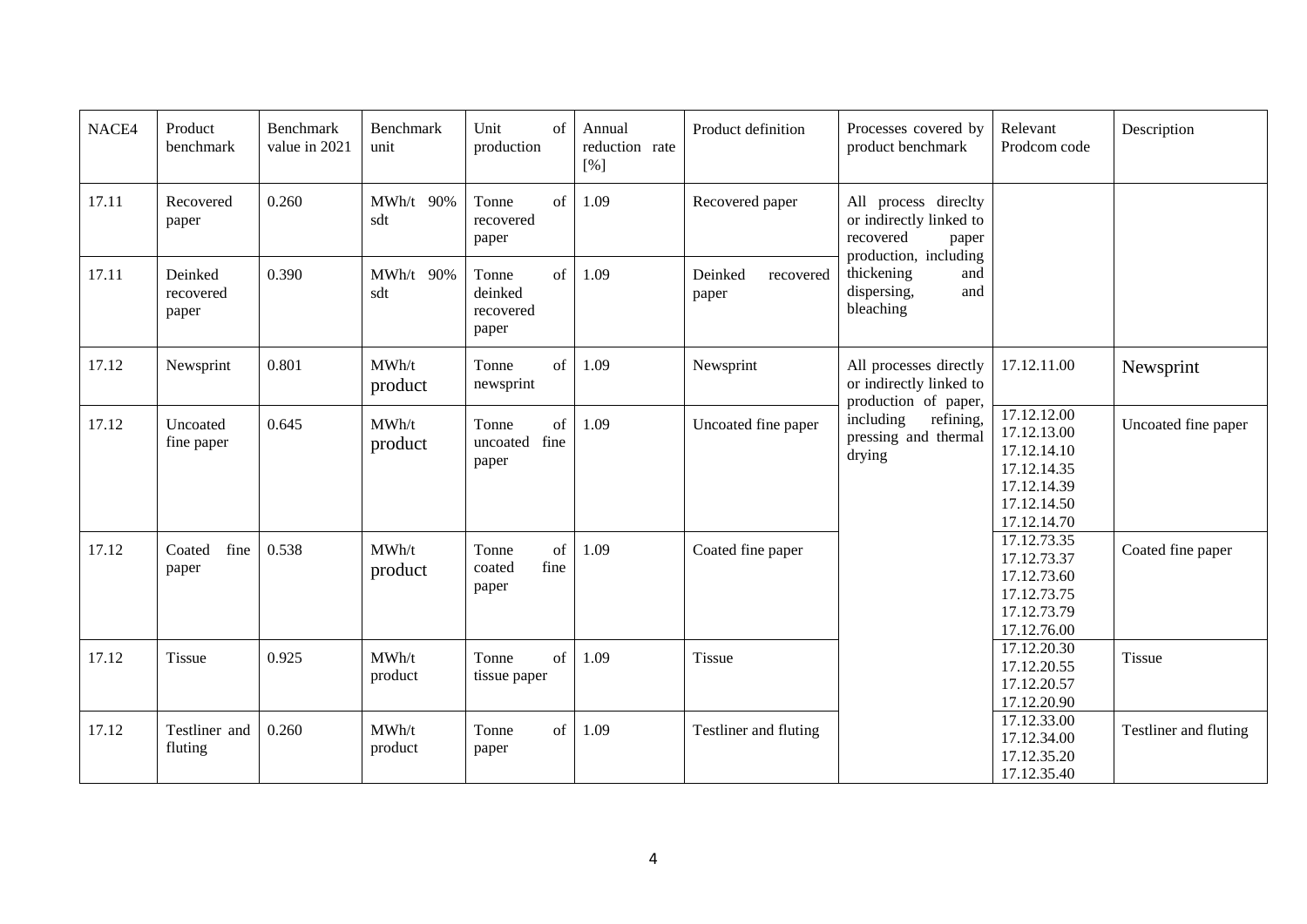| NACE4 | Product<br>benchmark     | Benchmark<br>value in 2021 | Benchmark<br>unit | Unit<br>of<br>production      | Annual<br>reduction rate<br>[%] | Product definition                                                                 | Processes covered by<br>product benchmark                                                            | Relevant<br>Prodcom code                                                                              | Description                                                                                    |
|-------|--------------------------|----------------------------|-------------------|-------------------------------|---------------------------------|------------------------------------------------------------------------------------|------------------------------------------------------------------------------------------------------|-------------------------------------------------------------------------------------------------------|------------------------------------------------------------------------------------------------|
| 17.12 | Uncoated<br>carton board | 0.268                      | MWh/t<br>product  | of<br>Tonne<br>carton board   | 1.09                            | Uncoated<br>carton<br>board                                                        |                                                                                                      | 17.12.31.00<br>17.12.32.00<br>17.12.42.60<br>17.12.42.80<br>17.12.51.10<br>17.12.59.10                | Uncoated<br>carton<br>board                                                                    |
| 17.12 | Coated<br>carton board   | 0.403                      | MWh/t<br>product  | of<br>Tonne<br>carton board   | 1.09                            | Coated carton board                                                                |                                                                                                      | 17.12.75.00<br>17.12.77.55<br>17.12.77.59<br>17.12.78.20<br>17.12.78.50<br>17.12.79.53<br>17.12.79.55 | Coated carton board                                                                            |
| 20.13 | Sulphuric<br>acid        | 0.056                      | MWh/t<br>product  | of<br>Tonne<br>Sulphuric acid | 1.09                            | Sulphuric acid; oleum                                                              | All processes directly<br>or indirectly linked to<br>the production of<br>sulphuric acid             | 20.13.24.34                                                                                           | Sulphuric acid; oleum                                                                          |
| 20.13 | Chlorine                 | 1.846                      | MWh/t<br>product  | of<br>Tonne<br>chlorine       | 1.09                            | Chlorine                                                                           | All processes directly<br>or indirectly linked to<br>the electrolysis unit,<br>including auxiliaries | 20.13.21.11                                                                                           | Chlorine                                                                                       |
| 20.13 | Silicon                  | 11.87                      | MWh/t<br>product  | of<br>Tonne<br>silicon        | 1.09                            | Silicon. Other than<br>containing by weight<br>not less than 99,99 %<br>of silicon | All processes directly<br>or indirectly linked to<br>the production of<br>silicon                    | 20.13.21.70                                                                                           | Silicon. Other than<br>containing by weight<br>not less than 99,99 %<br>of silicon             |
| 20.13 | Silicon                  | 60                         | MWh/t<br>product  | of<br>Tonne<br>silicon        | 1.09                            | Silicon.<br>Containing<br>by weight not less<br>99,99<br>$%$ of<br>than<br>silicon | All processes directly<br>or indirectly linked to<br>the furnace, including<br>auxiliaries           | 20.13.21.60                                                                                           | Silicon.<br>Containing<br>by weight not less<br>$\%$<br>than 99,99<br><sub>of</sub><br>silicon |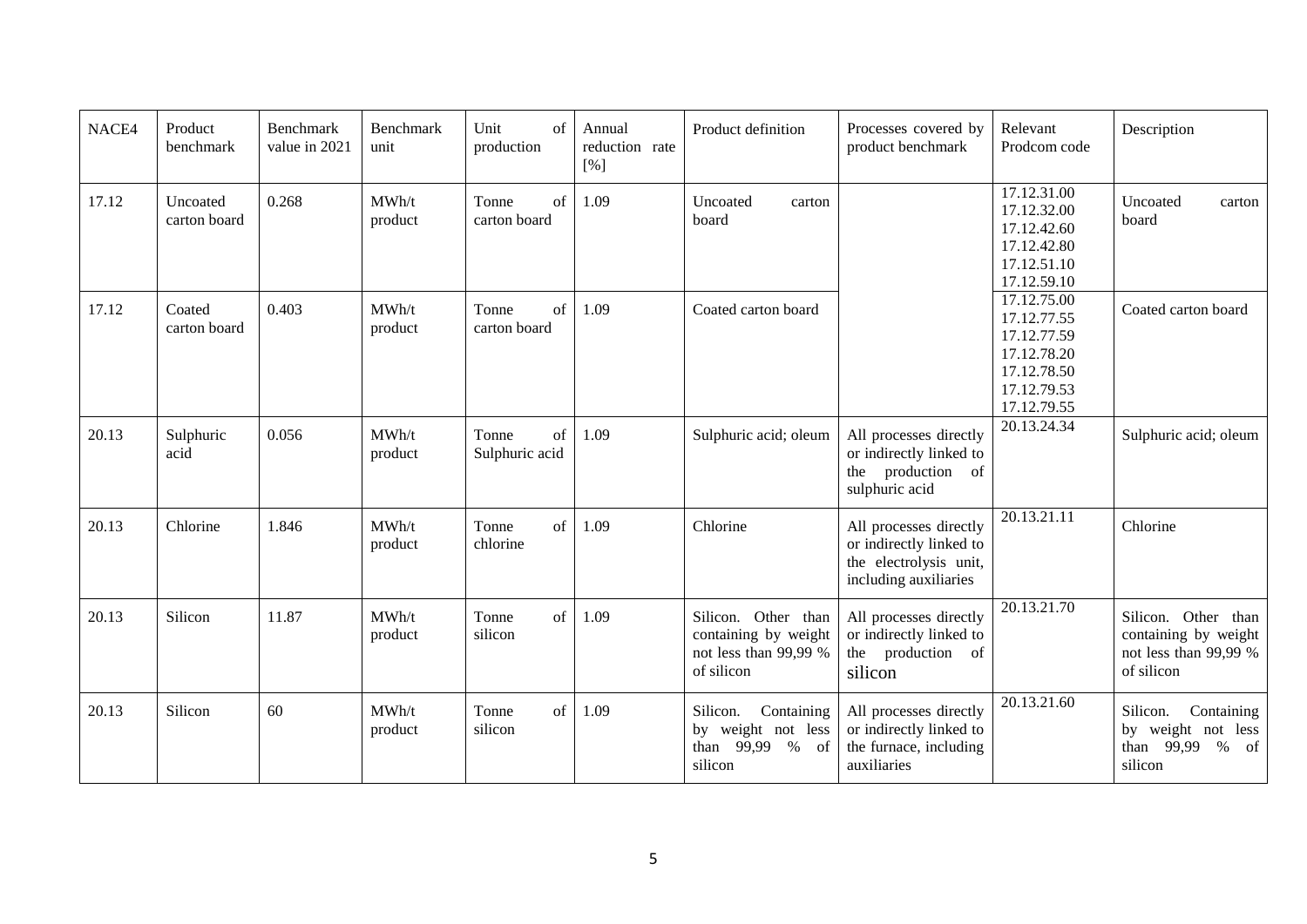| NACE4 | Product<br>benchmark  | Benchmark<br>value in 2021 | Benchmark<br>unit | Unit<br>of<br>production                                         | Annual<br>reduction rate<br>[%] | Product definition                                                                                                                               | Processes covered by<br>product benchmark                                                                                    | Relevant<br>Prodcom code | Description                                                                                                                                         |
|-------|-----------------------|----------------------------|-------------------|------------------------------------------------------------------|---------------------------------|--------------------------------------------------------------------------------------------------------------------------------------------------|------------------------------------------------------------------------------------------------------------------------------|--------------------------|-----------------------------------------------------------------------------------------------------------------------------------------------------|
| 20.13 | Silicon<br>carbide    | 6.2                        | MWh/t<br>product  | of<br>Tonne<br>silicon carbide                                   | 1.09                            | Silicon. Carbides of<br>whether or<br>silicon,<br>chemically<br>not<br>defined                                                                   | All processes directly<br>or indirectly linked to<br>the production of<br>silicon carbide                                    | 20.13.64.10              | Silicon. Carbides of<br>silicon, whether or<br>chemically<br>not<br>defined                                                                         |
| 24.10 | Basic oxygen<br>steel | 0.03385                    | MWh/t<br>product  | of<br>Tonne<br>(cast)<br>crude<br>steel                          | 0.60                            | Crude steel: non-<br>alloy steel produced<br>other processes<br>by<br>in<br>electric<br>than<br>furnaces                                         | Secondary<br>metallurgy,<br>refratories preheating,<br>auxiliaries<br>and<br>casting installations<br>up to cut-off of crude | 24.10.T1.22              | Crude<br>steel: non-<br>alloy steel produced<br>by other processes<br>than<br>in<br>electric<br>furnaces                                            |
| 24.10 |                       |                            |                   |                                                                  |                                 | alloy<br>Crude<br>steel:<br>other<br>steel<br>than<br>stainless<br>steel<br>by other<br>produced<br>in<br>than<br>processes<br>electric furnaces | steel products                                                                                                               | 24.10.T1.32              | alloy<br>Crude<br>steel:<br>other<br>steel<br>than<br>stainless<br>steel<br>other<br>by<br>produced<br>than<br>in<br>processes<br>electric furnaces |
| 24.10 |                       |                            |                   |                                                                  |                                 | Crude steel: stainless<br>heat resisting<br>and<br>produced by<br>steel<br>other processes than<br>in electric furnaces                          |                                                                                                                              | 24.12.T1.42              | Crude steel: stainless<br>and<br>heat resisting<br>steel produced by<br>other processes than<br>in electric furnaces                                |
| 24.10 | Ferro-<br>manganese   | 2.2                        | MWh/t<br>product  | Ferro-<br>manganese<br>containing by<br>weight $> 2\%$<br>carbon | 2.03                            | Ferro-manganese,<br>containing by weight<br>$> 2\%$ carbon, with a<br>granulometry $\leq$ 5<br>mm and a manganese<br>content by weight ><br>65%  |                                                                                                                              | 24.10.12.10              | Ferro-manganese,<br>containing by weight<br>$> 2\%$ carbon, with a<br>granulometry $\leq$ 5<br>mm and a manganese<br>content by weight $>$<br>65%   |
| 24.10 |                       |                            |                   | Ferro-<br>manganese                                              |                                 | Other<br>ferro-<br>manganese.                                                                                                                    |                                                                                                                              | 24.10.12.20              | Other<br>ferro-<br>manganese,                                                                                                                       |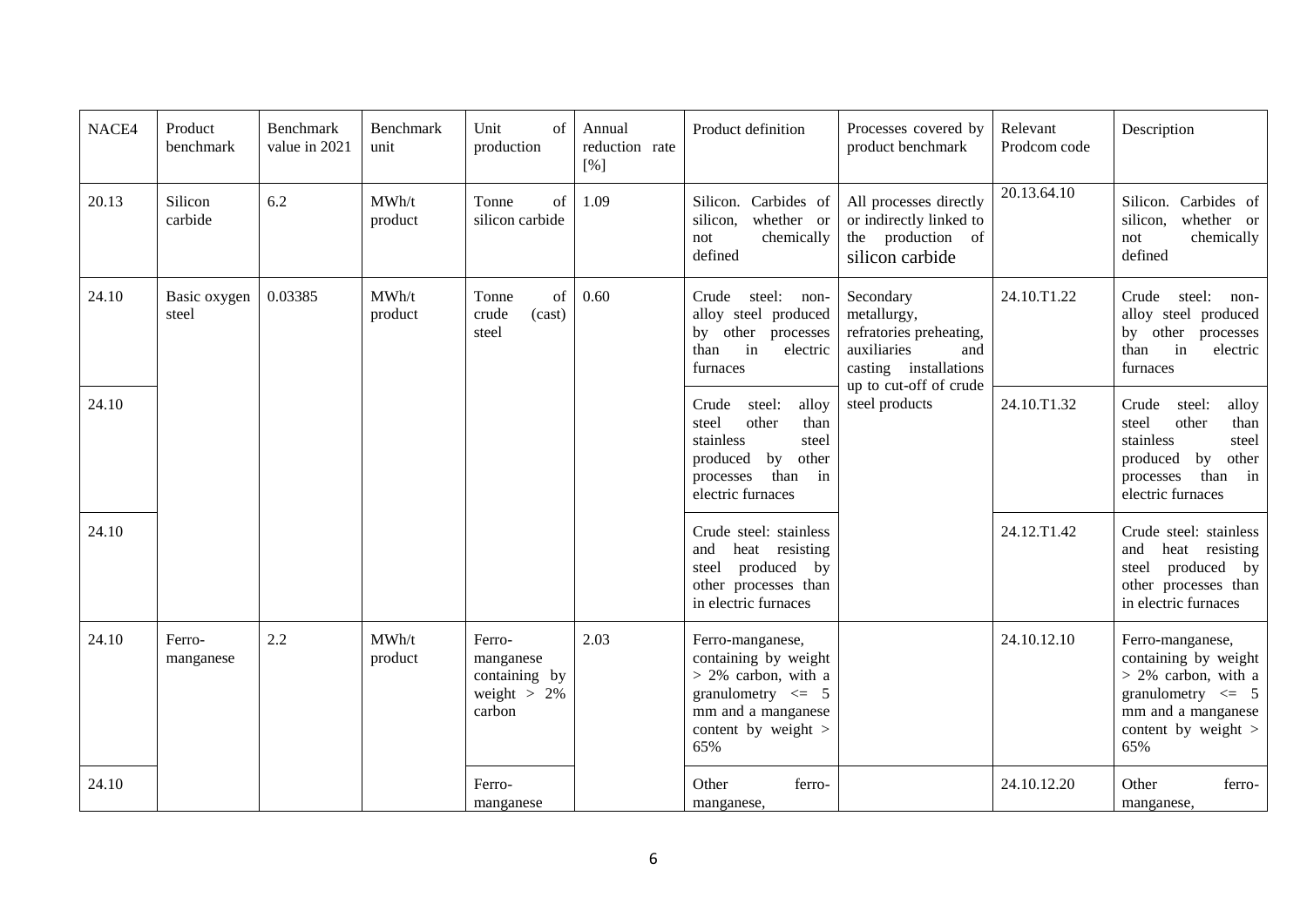| NACE4 | Product<br>benchmark       | <b>Benchmark</b><br>value in 2021 | <b>Benchmark</b><br>unit | Unit<br>of<br>production                                           | Annual<br>reduction rate<br>[%] | Product definition                                                                                                                                           | Processes covered by<br>product benchmark                          | Relevant<br>Prodcom code | Description                                                                                                                                               |
|-------|----------------------------|-----------------------------------|--------------------------|--------------------------------------------------------------------|---------------------------------|--------------------------------------------------------------------------------------------------------------------------------------------------------------|--------------------------------------------------------------------|--------------------------|-----------------------------------------------------------------------------------------------------------------------------------------------------------|
|       |                            |                                   |                          | containing by<br>weight $> 2\%$<br>carbon                          |                                 | containing by weight<br>$> 2\%$ carbon (excl.<br>ferro-manganese with<br>a granulometry of $\leq$<br>5 mm and containing<br>by weight $> 65\%$<br>manganese) |                                                                    |                          | containing by weight<br>> 2% carbon (excl.<br>ferro-manganese with<br>a granulometry of $\leq$<br>5 mm and containing<br>by weight $> 65\%$<br>manganese) |
| 24.10 | Ferro-<br>manganese        | 1.4                               | MWh/t<br>product         | Ferro-<br>manganese<br>containing by<br>weight $\leq$ 2%<br>carbon | 1.09                            | Other<br>ferro-<br>manganese<br>containing by weight<br>less or equal than 2 %<br>carbon                                                                     |                                                                    | 24.10.12.25              | Other<br>ferro-<br>manganese<br>containing by weight<br>less or equal than 2 %<br>carbon                                                                  |
| 24.10 | Ferro-silicon              | 8.54                              | MWh/t<br>product         | Ferro-silicon,<br>containing by<br>weight $> 55\%$<br>of silicon   | 1.09                            | Ferro-silicon,<br>containing by weight<br>$> 55\%$ of silicon                                                                                                |                                                                    | 24.10.12.35              | Ferro-silicon,<br>containing by weight<br>$> 55\%$ of silicon                                                                                             |
| 24.10 | Ferro-silicon              | Fall back approach                |                          |                                                                    | 1.09                            |                                                                                                                                                              |                                                                    | 24.10.12.36              | Ferro-silicon,<br>containing by weight<br>$\leq$ 55% silicon and<br>$>= 4\%$ but $<= 10\%$ of<br>magnesium                                                |
| 24.10 | Ferro-nickel               | 9.28                              | MWh/t<br>product         | Ferro-nickel                                                       | 1.09                            | Ferro-nickel                                                                                                                                                 |                                                                    | 24.10.12.40              | Ferro-nickel                                                                                                                                              |
| 24.10 | Ferro-silico-<br>manganese | 3.419                             | MWh/t<br>product         | Ferro-silico-<br>manganese                                         | 1.12                            | Ferro-silico-<br>manganese                                                                                                                                   |                                                                    | 24.10.12.45              | Ferro-silico-<br>manganese                                                                                                                                |
| 24.42 | Primary<br>aluminium       | 13.90                             | MWh/t<br>product         | Unwrought<br>non-alloy                                             | 0.25                            | Unwrought non-alloy<br>aluminium<br>from                                                                                                                     | Unwrought non-alloy<br>aluminium<br>from<br>electrolysis including | 24.42.11.30              | Unwrought non-alloy<br>aluminium<br>(excluding<br>powders                                                                                                 |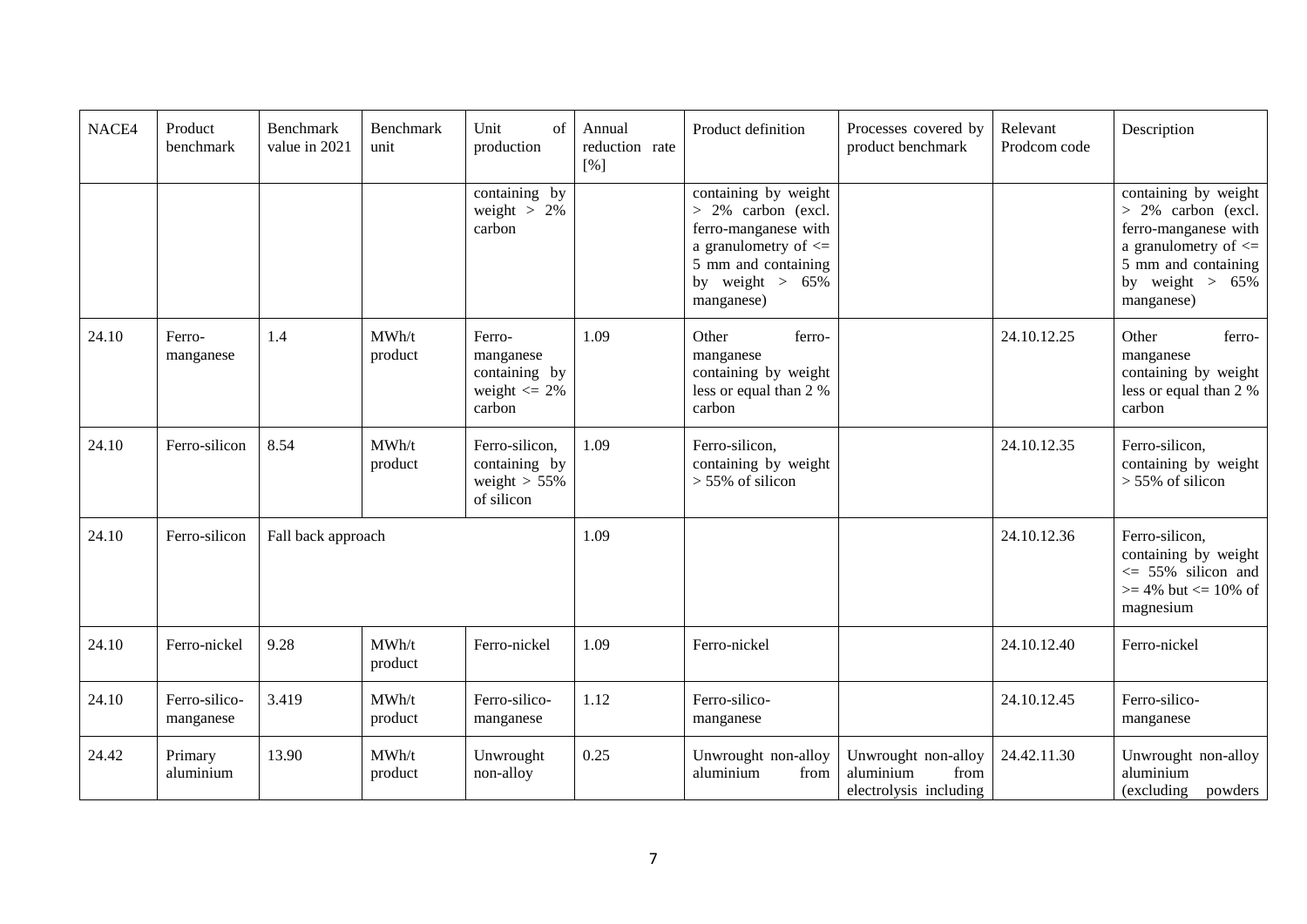| NACE4 | Product<br>benchmark           | Benchmark<br>value in 2021 | <b>Benchmark</b><br>unit | Unit<br>of<br>production | Annual<br>reduction rate<br>[%] | Product definition | Processes covered by<br>product benchmark                                                                                                                                                       | Relevant<br>Prodcom code | Description                                                                                                             |
|-------|--------------------------------|----------------------------|--------------------------|--------------------------|---------------------------------|--------------------|-------------------------------------------------------------------------------------------------------------------------------------------------------------------------------------------------|--------------------------|-------------------------------------------------------------------------------------------------------------------------|
|       |                                |                            |                          | aluminium                |                                 | electrolysis       | production<br>control<br>units,<br>auxiliary<br>and cast<br>processes<br>house. Also include<br>anode<br>plant<br>(pre-<br>bake). In case anodes<br>are provided from a<br>stand-alone plant in | 24.42.11.53              | and flakes)<br>Unwrought<br>aluminium alloys in<br>form<br>primary<br>(excluding<br>aluminium<br>powders<br>and flakes) |
|       |                                |                            |                          |                          |                                 |                    | EU, this plant should<br>not be compensated.<br>For anode produced<br>EU,<br>outside<br>a<br>correction may<br>be<br>applied                                                                    | 24.42.11.54              | Unwrought<br>aluminium<br>alloys<br>(excluding<br>aluminium<br>powders<br>and flakes)                                   |
| 24.42 | Alumina<br>(refining)          | 0.20                       | MWh/t<br>product         | alumina                  | 1.11                            |                    | All processes directly<br>or indirectly linked to<br>the production of<br>alumina                                                                                                               | 24.42.12.00              | oxide<br>Aluminium<br>artificial<br>(excluding<br>corundum)                                                             |
| 24.43 | Zinc<br>electrolysis           | 3.994                      | MWh/t<br>product         | zinc                     | 0.01                            | Primary zinc       | All processes directly<br>or indirectly to the<br>zinc electrolysis unit<br>including auxiliaries                                                                                               | 24.43.12.30              | Unwrought non-alloy<br>zinc (excluding zinc<br>dust,<br>powders<br>and<br>flakes)                                       |
|       |                                |                            |                          |                          |                                 |                    |                                                                                                                                                                                                 | 24.43.12.50              | Unwrought<br>zinc<br>alloys (excluding zinc<br>dust, powders<br>and<br>flakes)                                          |
| 24.44 | Unwrought<br>refined<br>copper | 0.31                       | MWh/t<br>product         | Copper<br>cathodes       | 1.09                            | Copper cathodes    | All processes directly<br>or indirectly linked to<br>the<br>electrolytic<br>refining<br>process,                                                                                                | 24.44.13.30              | Unwrought unalloyed<br>refined<br>copper<br>(excluding<br>rolled,<br>extruded or<br>forged                              |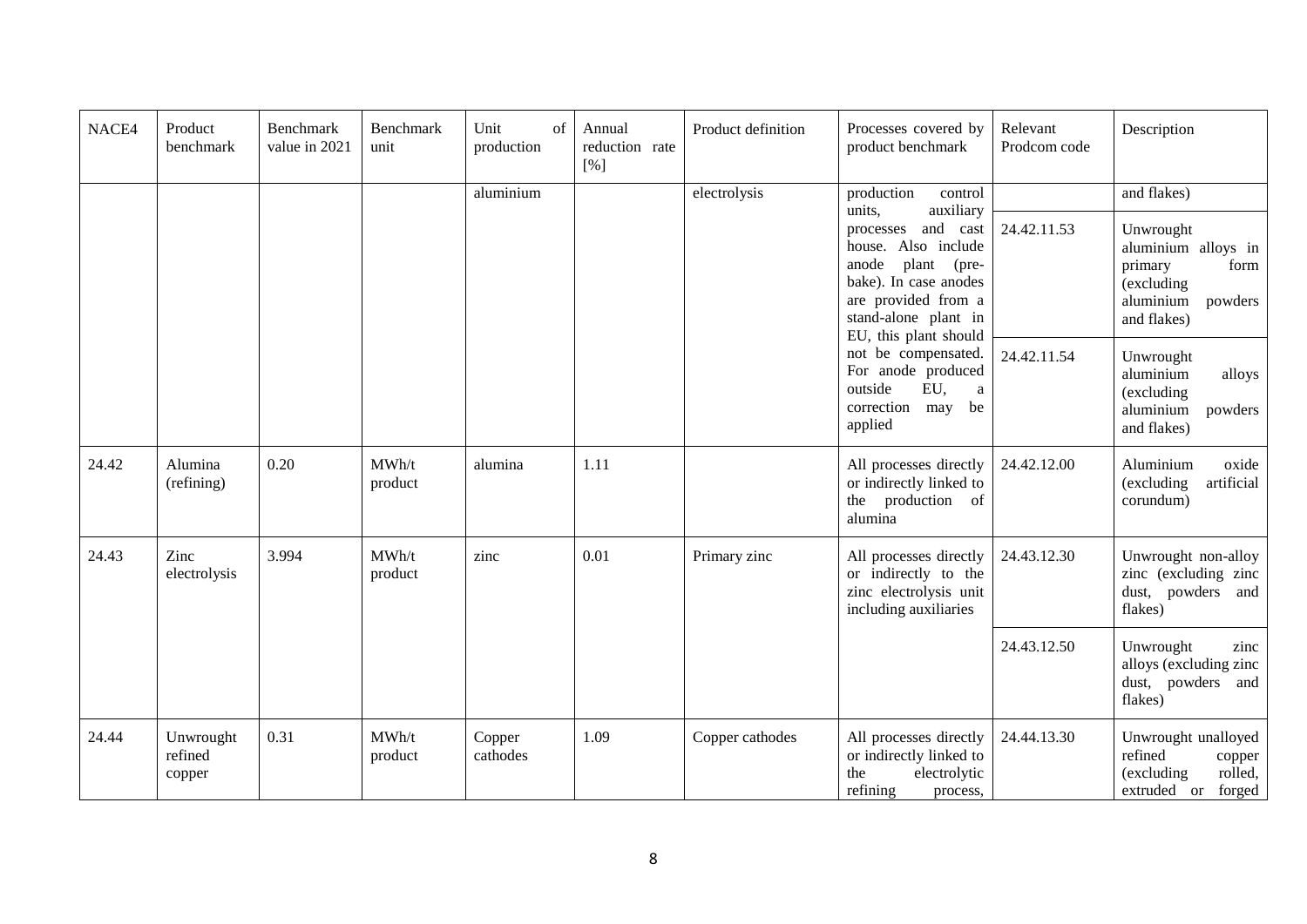| NACE4 | Product<br>benchmark | Benchmark<br>value in 2021 | Benchmark<br>unit | Unit<br>of<br>production | Annual<br>reduction rate<br>[%] | Product definition | Processes covered by Relevant<br>product benchmark         | Prodcom code | Description         |
|-------|----------------------|----------------------------|-------------------|--------------------------|---------------------------------|--------------------|------------------------------------------------------------|--------------|---------------------|
|       |                      |                            |                   |                          |                                 |                    | including<br>on-site<br>anode casting where<br>appropriate |              | sintered products)' |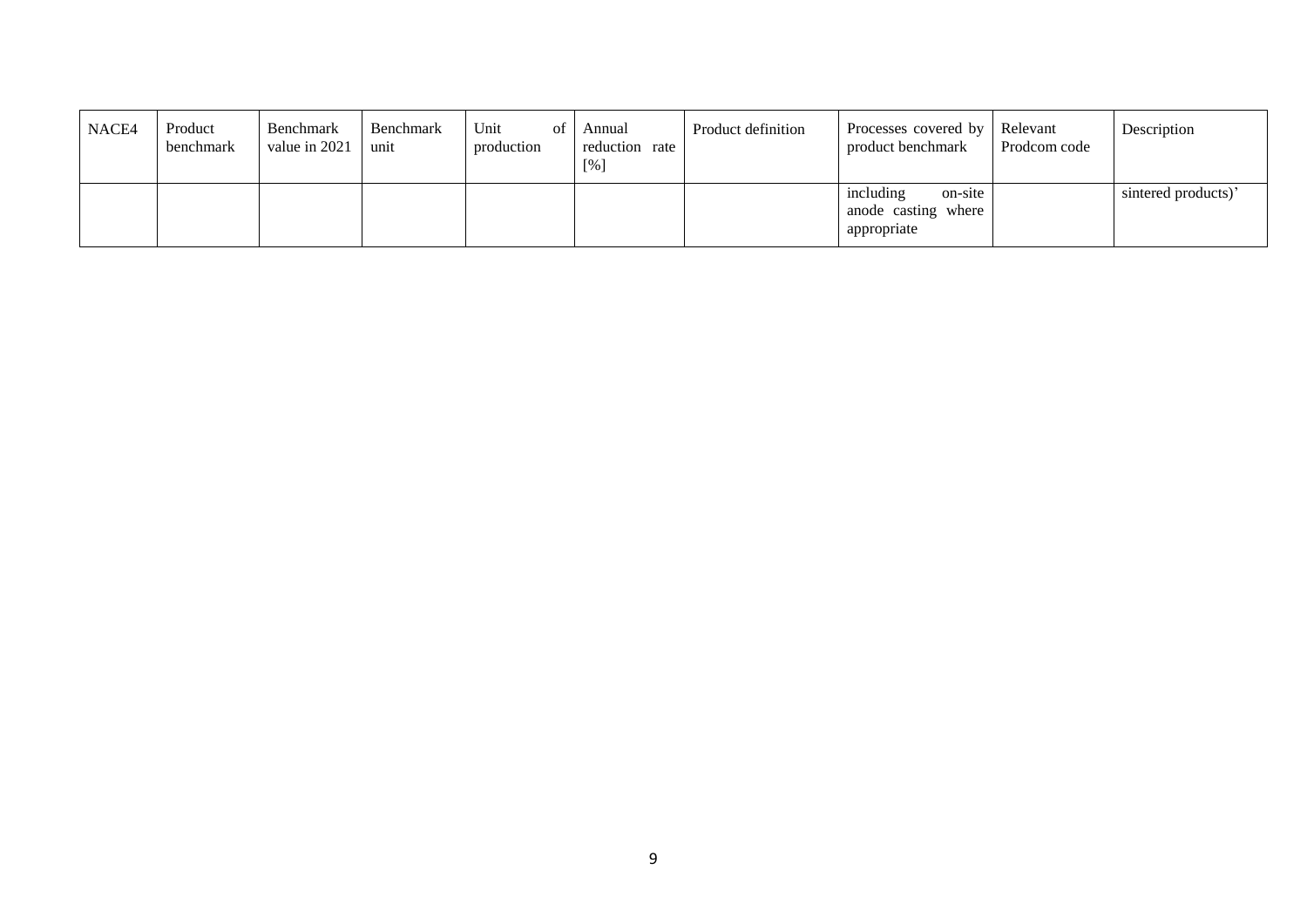(5) in Annex III, the numerical data is inserted in the third column of the table, so as for the current wording of that Annex to read as follows: